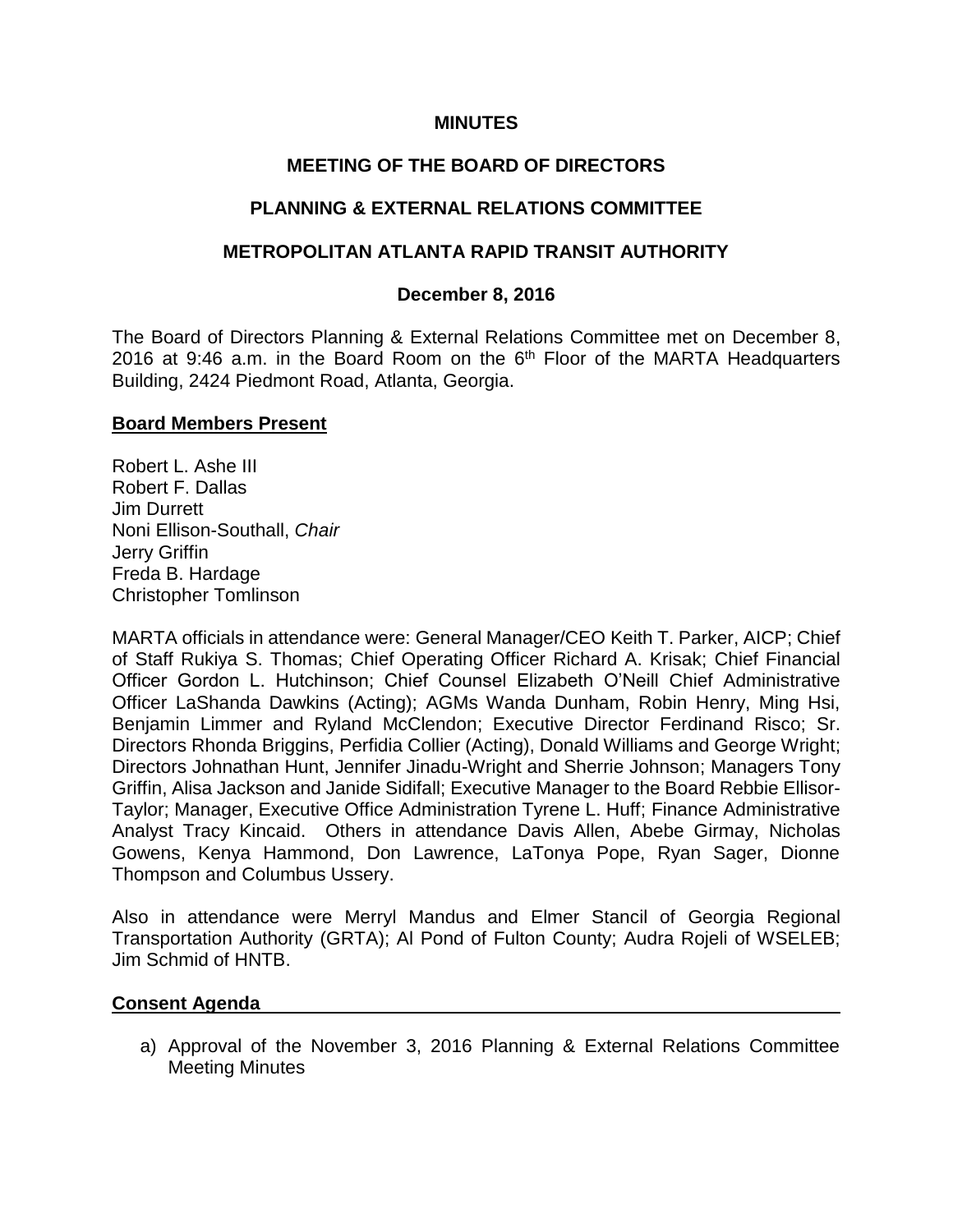b) Resolution Authorizing the Solicitation of Proposals for Advertising and Non-Advertising Bus Shelters in Clayton County

On motion by Mr. Ashe seconded by Mrs. Hardage, the Consent Agenda was unanimously approved by a vote of 6 to 0, with 6 members present.

#### **Individual Agenda**

#### **Resolution Adopting Legislative Guidelines for the 2017 Georgia General Assembly**

Ms. Briggins presented this resolution for Board of Directors' approval authorizing the adoption of the Legislative Guidelines described in Attachment 1, which the Authority seeks to have addressed during the upcoming 2017 legislative session.

On motion by Mr. Durrett seconded by Mr. Ashe, the resolution was approved by a vote of 5 to 0, with 6 members present.

Mr. Tomlinson abstained.

#### **Resolution Authorizing Award of a Contract for Billboard Management Services, RFP P33684**

Mr. Griffin presented this resolution for Board of Directors approval authorizing the General Manager/CEO or his delegate to enter into a contract for Billboard Management Services with OUTFRONT Media Group.

The contract is for a base term of five (5) years, with two (2) five-year options. Under the contract's compensation provisions, OUTFRONT Media Group will receive 10% revenue on existing billboard revenue sources and 20% on new billboard revenue sources, as a billboard management services retainage fee. In addition, once MARTA selects a billboard contractor for the construction and solicitation of billboard revenue sources, MARTA will retain 90% of the gross sales revenue on existing billboards and 80% of the gross sales revenue on new billboards.

Mr. Ashe asked what is the DBE goal.

Mr. Griffin said because this is a revenue generating contract the Office of Diversity & Inclusion did not assign a DBE goal.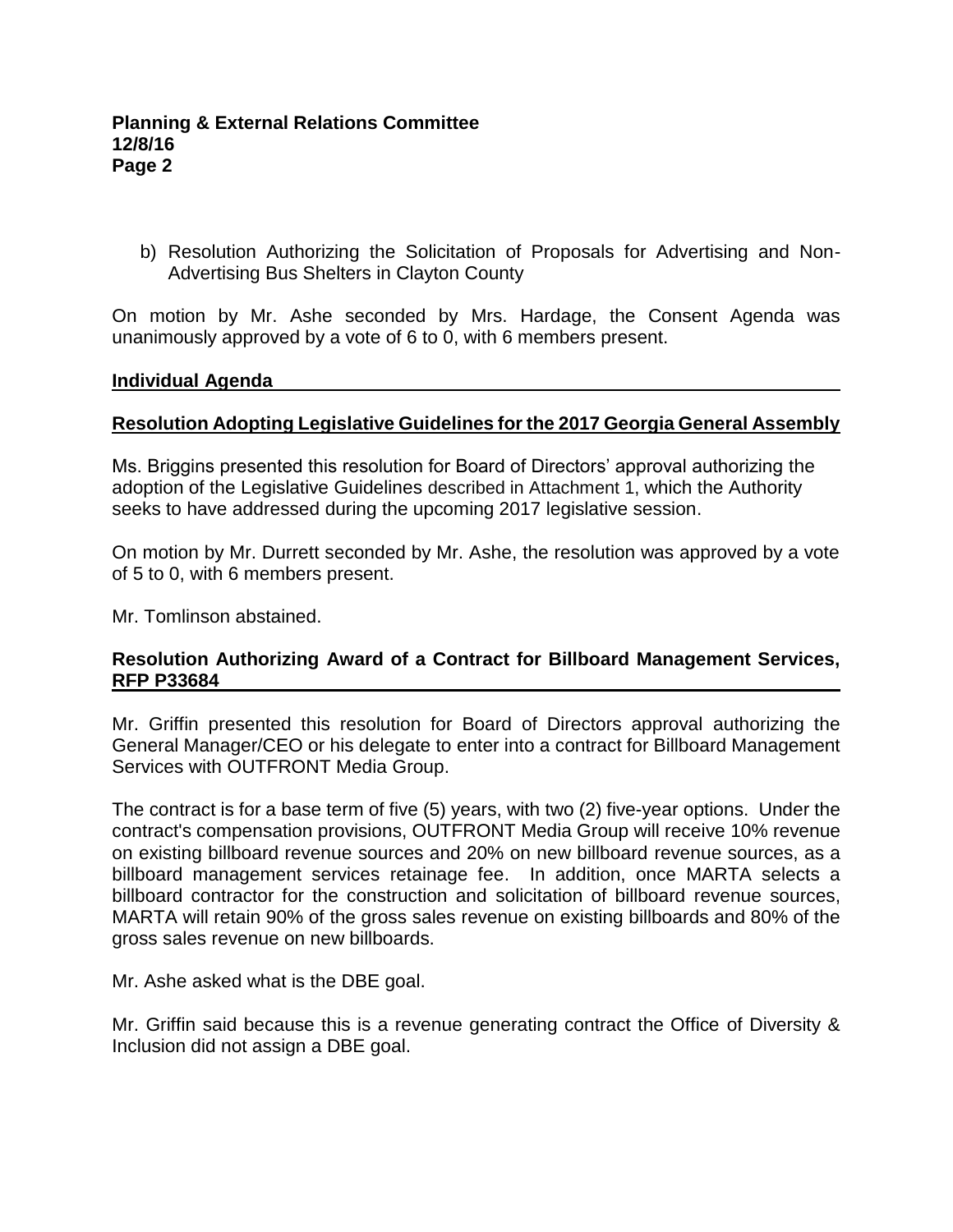Mr. Risco said a DBE goal will be included in the construction component of the contract.

On motion by Mr. Durrett seconded by Mr. Ashe, the resolution was unanimously approved by a vote of 6 to 0, with 6 members present.

### **Briefing – Georgia 400 Transit Initiative**

Mrs. Sidifall updated the Board on the progress, status and next steps of the Connect 400 (GA 400) Transit Initiative being conducted by MARTA.

# *Progress*

- Alternative Analysis (2011 2013)
- Early Scoping  $(2013 2014)$
- Initiated Environmental Review Process (Current Stage)

### *Environmental Schedule*

- Notice of Intent/Scoping
- Prepare Draft Environmental Impact Statement (DEIS) (Current Phase)
- Public Review of DEIS
- Prepare Final EIS/Record of Decision (ROD)
- Federal Transit Administration (FTA) Signs ROD

### *Project Location and Background*

- 12 miles along GA 400
- Locally Preferred Alternative (LPA)
	- o Heavy Rail Extension
	- o East-West-East Alignment
	- o Five Stations
		- **Northridge Rd**
		- Holcomb Bridge Rd
		- **Encore Pkwy**
		- **-** Old Milton Pkwy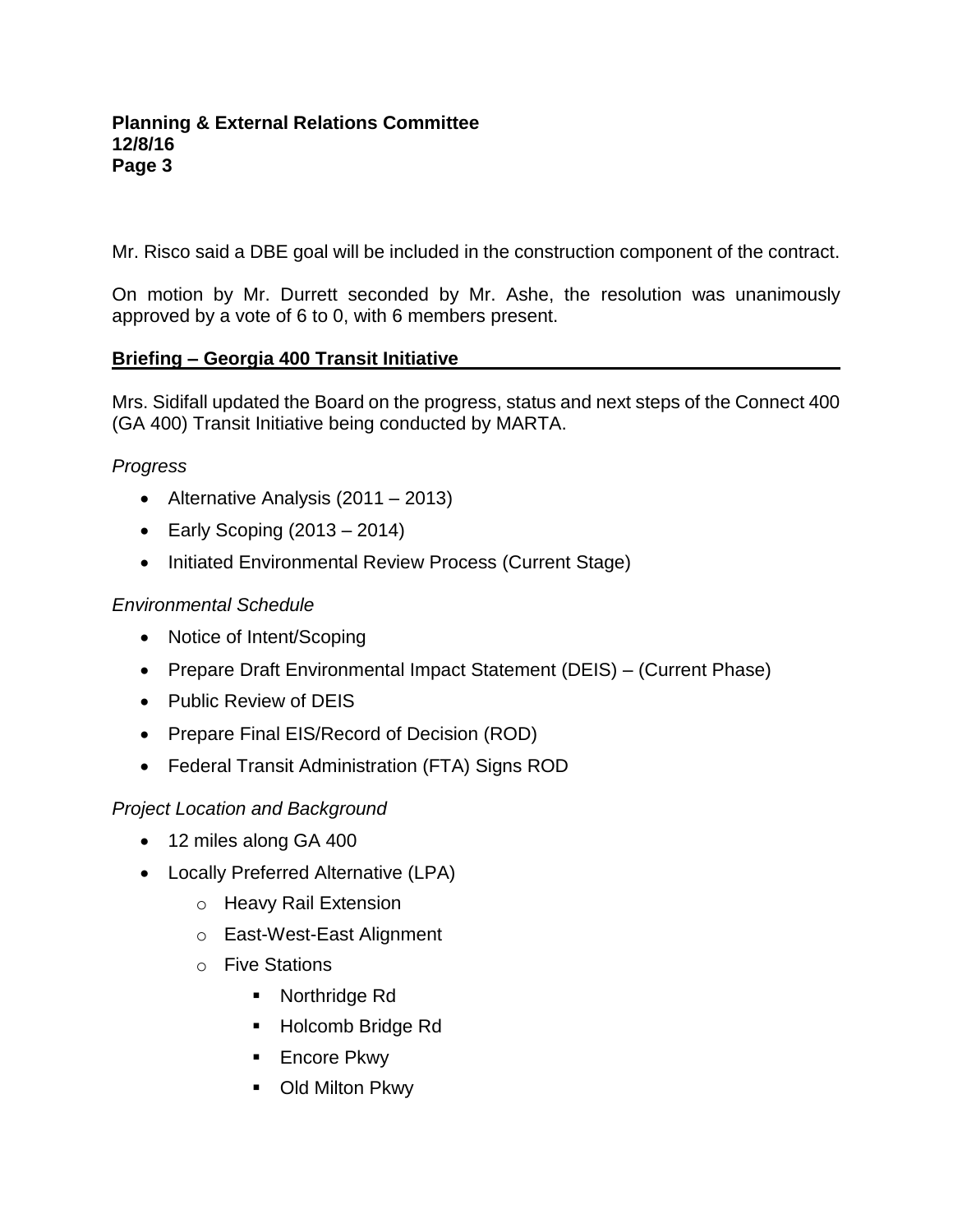■ Windward Pkwy

# *Rationale for Selecting the LPA*

- Strongest community support
- One seat ride  $\rightarrow$  high ridership
- Natural extension of existing red line
- Supports land use, economic development and future investment goals
- Performs well against preliminary
- FTA New Starts criteria

# *Alternatives Considered*

- Build Alternative 1 Heavy Rail (LPA)
- Build Alternative 2 Bus Rapid Transit (BRT) in same alignment as LPA
- Build Alternative 3 BRT in future GA 400 Managed Lanes

### *Draft Environmental Impact Statement*

- Requirement for any project seeking federal funding
- Positive and negative environmental impacts
- Mitigation strategies
- Purpose and need of the project
- Performance evaluation in relation to goals and objectives
- Selection of a preferred alternative

### *Public Outreach*

- Public Meetings (Spring 2015)
	- o 42 meetings to date
	- o 1,150 in-person attendees
	- o 700 on-line attendees
- Community Events (Ongoing):
	- o Station Kiosks at North Springs, Dunwoody and Sandy Springs Stations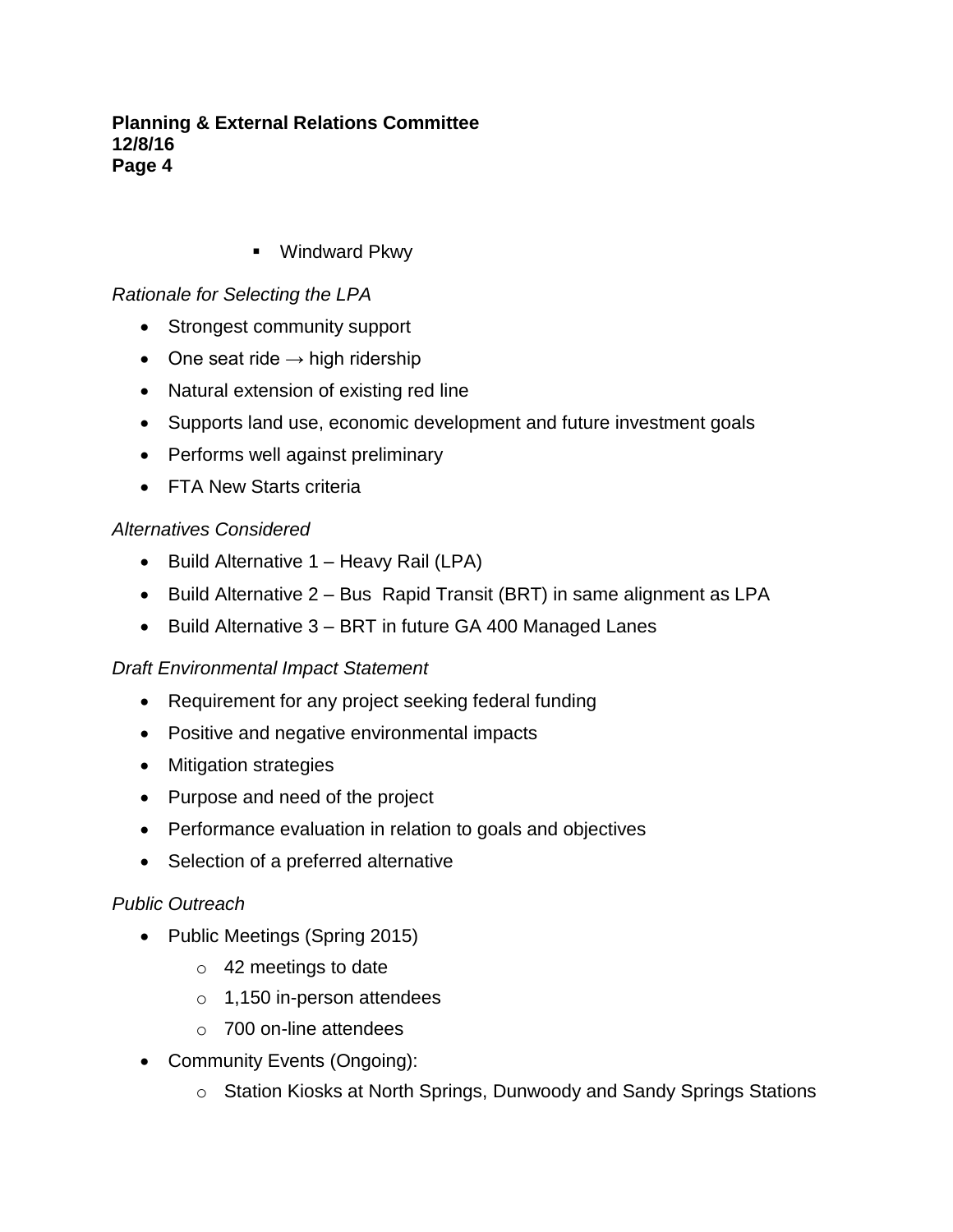- o Roswell Health and Wellness Expo
- o Georgia State University
- o North Fulton Community Charities
- o Community Assistance Center

# *Feedback*

- From the Community:
	- o Desire for East-West bus circulation
	- o Connect service to current/emerging development along corridor
- From the Stakeholders:
	- o Desire for East-West bus circulation
	- o Interest in relieving congestion
	- o Desire to preserve visual aesthetics
- From the Environmental Justice Groups:
	- o Desire for East-West bus circulation
	- o Increase mobility options to access jobs and services

*Project Support (Source: Public Agency Involvement Report, July 28, 2016)*

- Do you agree with MARTA's proposal to extend high capacity transit service up the GA 400 corridor to the Forsyth County Line?
	- $\circ$  Yes 88%
	- $O$  No 12%
- Which of the three options do you believe will best improve the commuting experience in North Fulton?
	- $\circ$  Heavy Rail Transit 89%
	- $\circ$  Bus Rapid Transit in Exclusive Greenway 4%
	- $\circ$  Bus Rapid Transit in Managed Lanes 8%

# *Agency Participation*

- Agencies and Local Government
	- o City of Alpharetta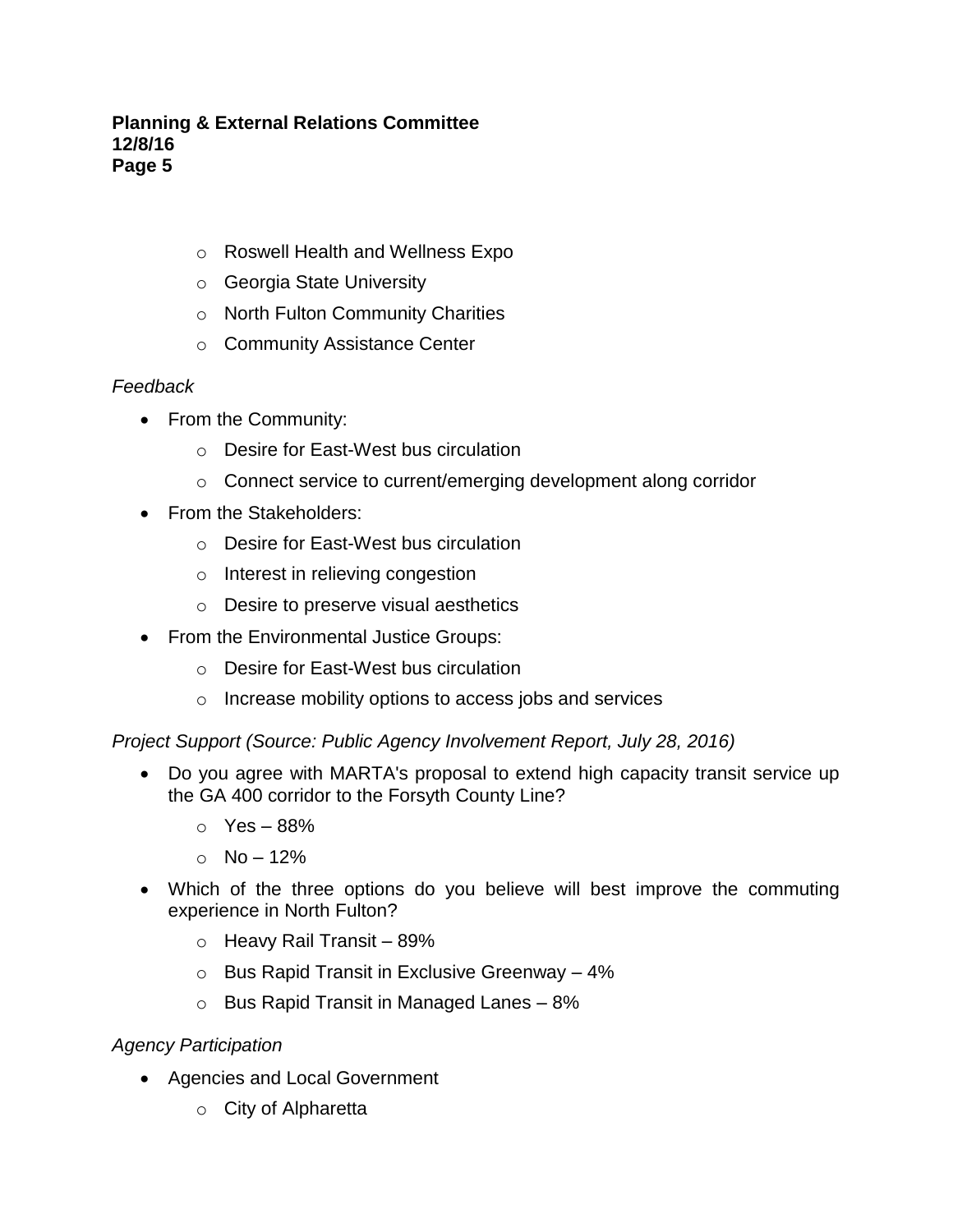- o City of Dunwoody
- o City of Milton
- o City of Roswell
- o City of Sandy Springs
- o National Park Service
- o Atlanta Regional Commission (ARC)
- o Georgia Department of Transportation (GDOT)
- o FTA
- o United States Army Corps of Engineers (USACE)
- o U.S. Fish and Wildlife Service (USFWS)
- o Department of Natural Resources (DNR)
- o Environmental Protection Division (EPD)
- o Georgia Regional Transportation Authority (GRTA)
- o Federal Highway Administration (FHWA)
- o Environmental Protection Agency (EPA)
- o Federal Railroad Administration (FRA)
- Businesses, Community Groups, Employers and Landowners
	- o North Fulton Community Improvement District (CID)
	- o Duke Real Estate
	- o Transwestern
	- o North Point Mall
	- o Avalon
	- o Gwinnett Tech
	- o Global Venture Capital
	- o Kimberly-Clark
	- o Georgia State University
	- o AT&T
	- o Perimeter CID
	- o Neighborhoods
	- o EJ Communities

### *Anticipated Schedule*

• Prepare DEIS - Early 2017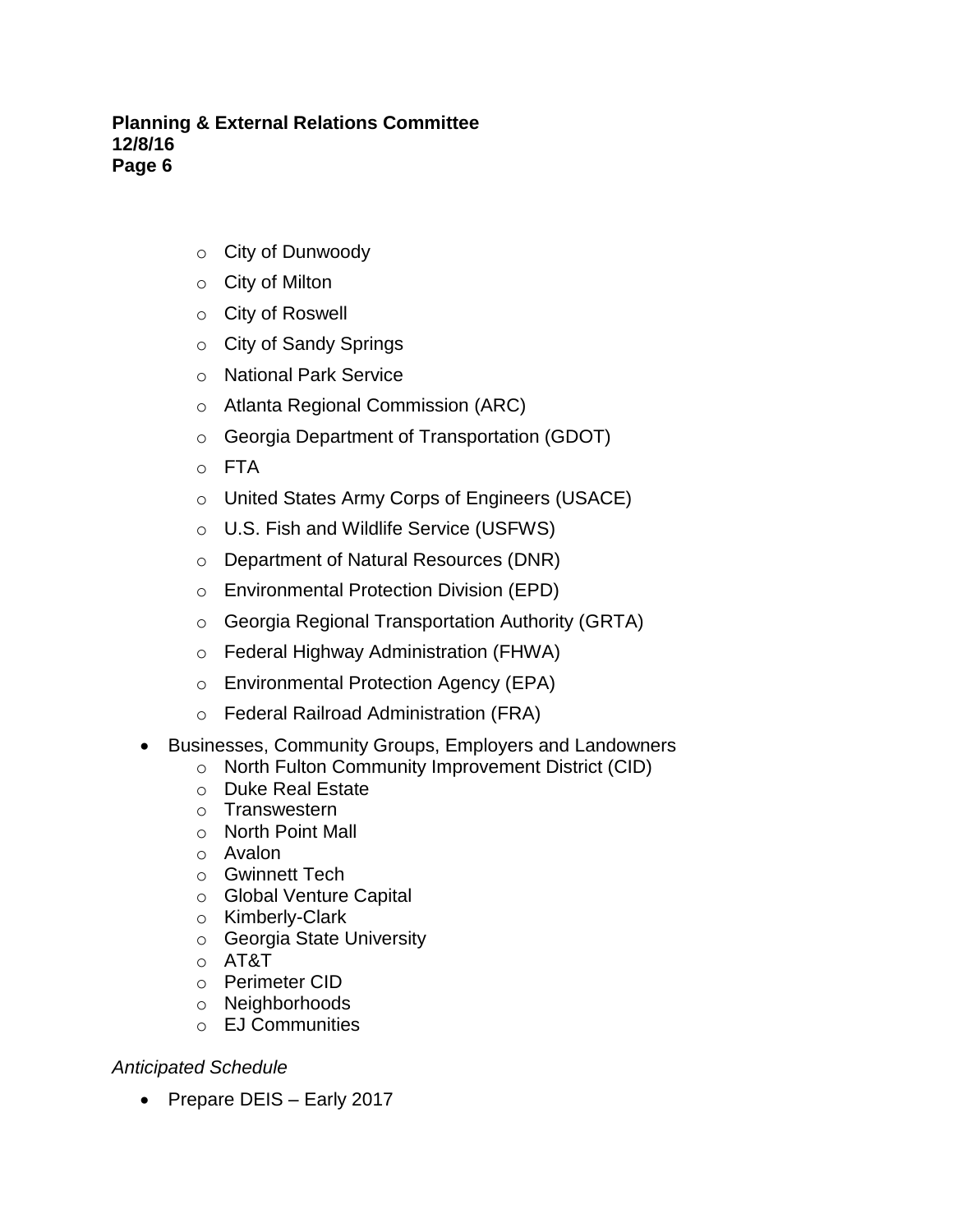- Public Review of DEIS Spring 2017
- Prepare Final EIS Summer 2017
- FTA Issues ROD Fall 2017

# *Next Steps*

- Continue coordination with stakeholders
- Conclude Technical Studies
- Complete DEIS
- Submit for FTA Review
- Brief MARTA Board
- Issue DEIS for Public Comment

Mr. Dallas asked about cost estimates.

Mrs. Sidifall said cost estimates are currently being finalized and will be released once FTA approval is received.

Mr. Tomlinson asked when can construction start.

Mrs. Sidifall said that will depend on funding.

Mr. Durrett said he understands why the public wants heavy rail. However, it less expensive to take advantage of what is already in place.

Mrs. Hardage said if MARTA goes back and shows all the details the people will likely change their opinions.

Mr. Ashe asked who has participated from the City of Alpharetta.

Mrs. Sidifall said citizens, technical staff, and board members.

Mr. Ashe asked if any city officials have expressed a preference.

Mrs. Sidifall said letters were received from Sandy Springs and Roswell in support of heavy rail.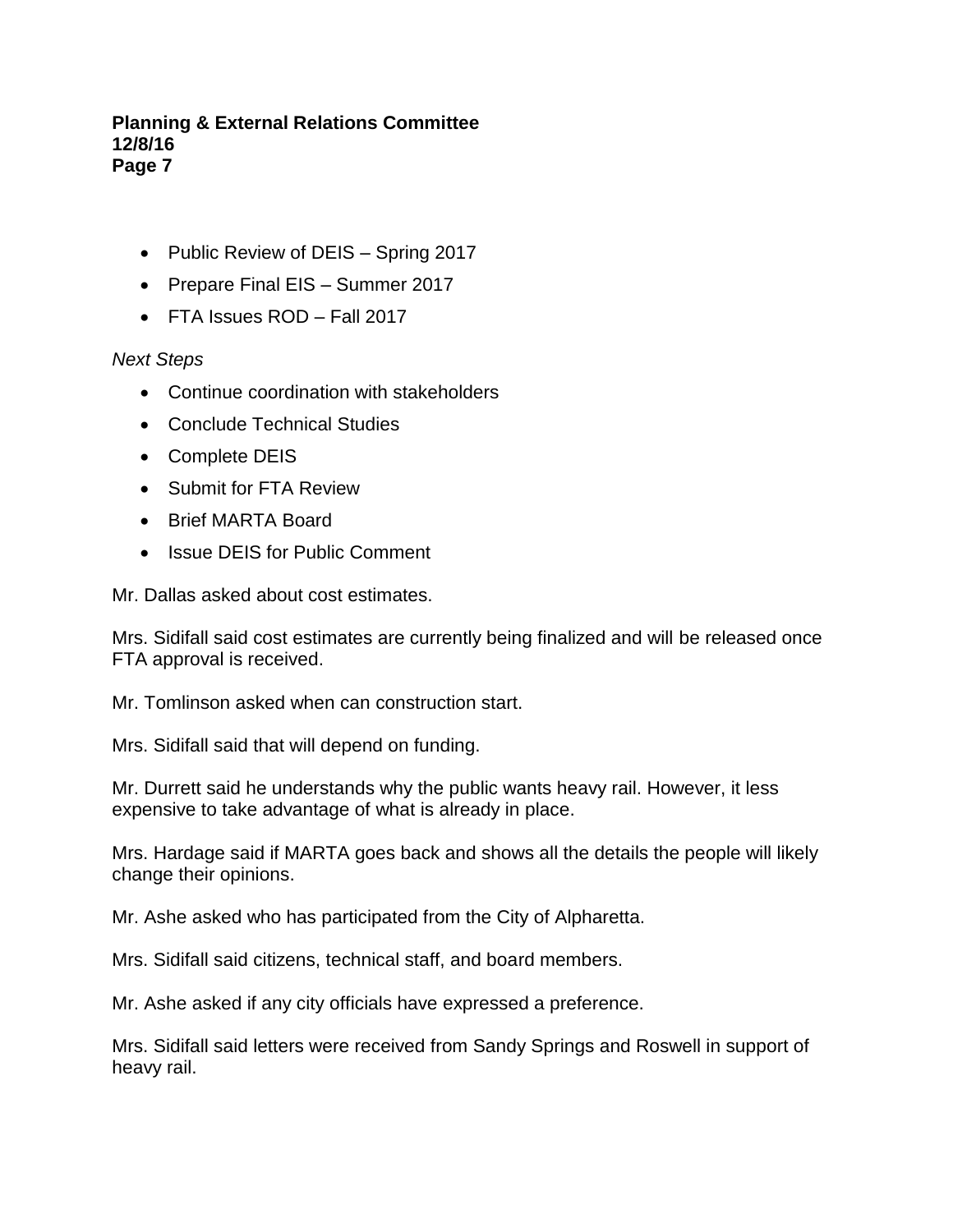Mr. Ashe said the reality is MARTA does not have the money to build it. It will come down to what North Fulton is willing to be levied for.

Mrs. Hardage said a part of this is education. Not as many people will support rail once they are aware of the costs and other considerations.

#### **Other Matters**

Mrs. McClendon announced the following events:

- $\triangleright$  December 9<sup>th</sup> Pay-it-Forward with the Atlanta Dream – Hamilton E. Holmes Station
- $\triangleright$  December 9<sup>th</sup> Fresh MARTA Market (final day of season*)* – Five Points Station
- $\triangleright$  December 12<sup>th</sup> Senate Transportation Committee – State Capitol
- $\geq$  December 14<sup>th</sup> 3:00 5:00 p.m. MARTA Holiday Customer Appreciation – All Stations, Upper Concourse
- $\triangleright$  December 16<sup>th</sup> Pay-it-Forward with the Atlanta Dream – Arts Center Station
- $\geq$  December 20<sup>th</sup> 10:00 a.m. MARTOC Meeting – Coverdell Legislative Office Building
- $\triangleright$  December 21<sup>st</sup> 7:30 a.m. MARTA's Charity Club Holiday Shop Ribbon Cutting – MARTA HQ

\*\*\*\*\*\*\*\*

Outgoing Board Member and Committee Chair Noni Ellison-Southall wished everyone farewell and said it has been a pleasure serving MARTA.

Mrs. Ellison-Southall joined the MARTA Board of Directors in January 2011 and represented Fulton County.